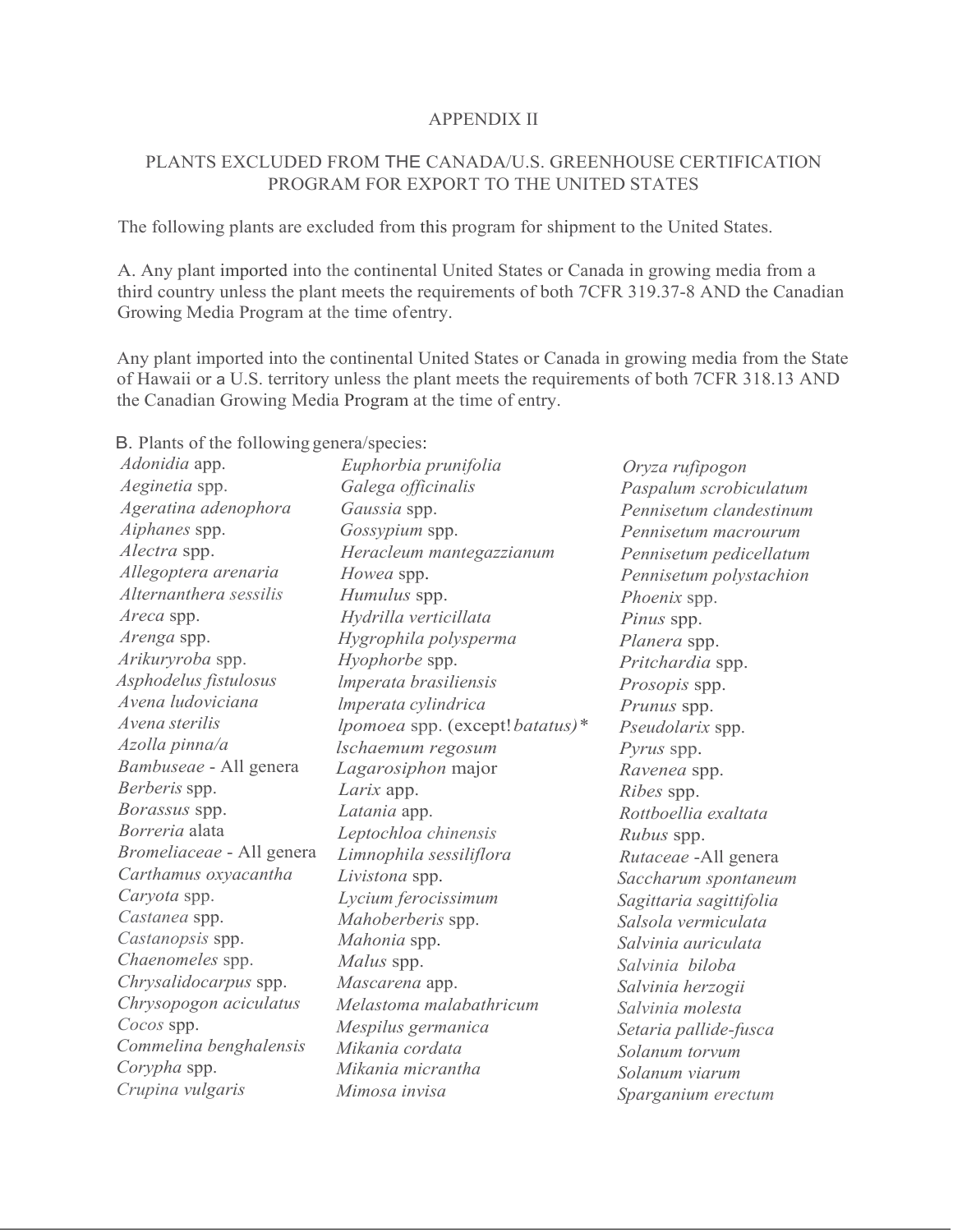| Cuscuta spp.          | Mirp.osa pigra       |
|-----------------------|----------------------|
| Cydonia spp.          | Manochoria hastata   |
| Dictyosperma spp.     | Monochoria vaginalis |
| Digitaria scalarum    | Nannorrhops spp.     |
| Digitaria velutina    | Nassella trichotama  |
| Drymaria arenarioides | Neodypsis spp.       |
| Eichhornia azurea     | Opuntia aurantiaca   |
| Eiaeis spp.           | Orobanche spp.       |
| Emex australis        | Oryza longistaminata |
| Emex spinosa          | Oryza punctate       |
|                       |                      |

*Stratiodes aloides Striga* spp. *Theobroma* spp. *Trachycarpus* spp. *Tridax procumbens Urochloa panicoides Veitchia* spp. *Vitis* spp. *Zelkova* spp.

\* Canadian greenhouse facilities may ship Ipomoea batatas using a GCP export certification label if a statement is declared on the invoice confirming the origin of the plants. The statement *"IPOMOEA BATATAS* **PLANTS IN THIS SHIPMENT ORIGINATED IN THE UNITED STATES OR WERE GROWN FROM SEED"** should be written in **BOLD, CAPITAL** letters, and clearly visible to Custom and Border Protection Inspectors.

This statement can be included either:

- On a self-printed label attached to the shipping invoice; or
- Following the name of the listed plant, for example "lpomoea batatas *(IPOMOEA BATATAS* **PLANTS IN THIS SHIPMENT ORIGINATED IN THE UNITED STATES OR WERE GROWN FROM SEED)."**